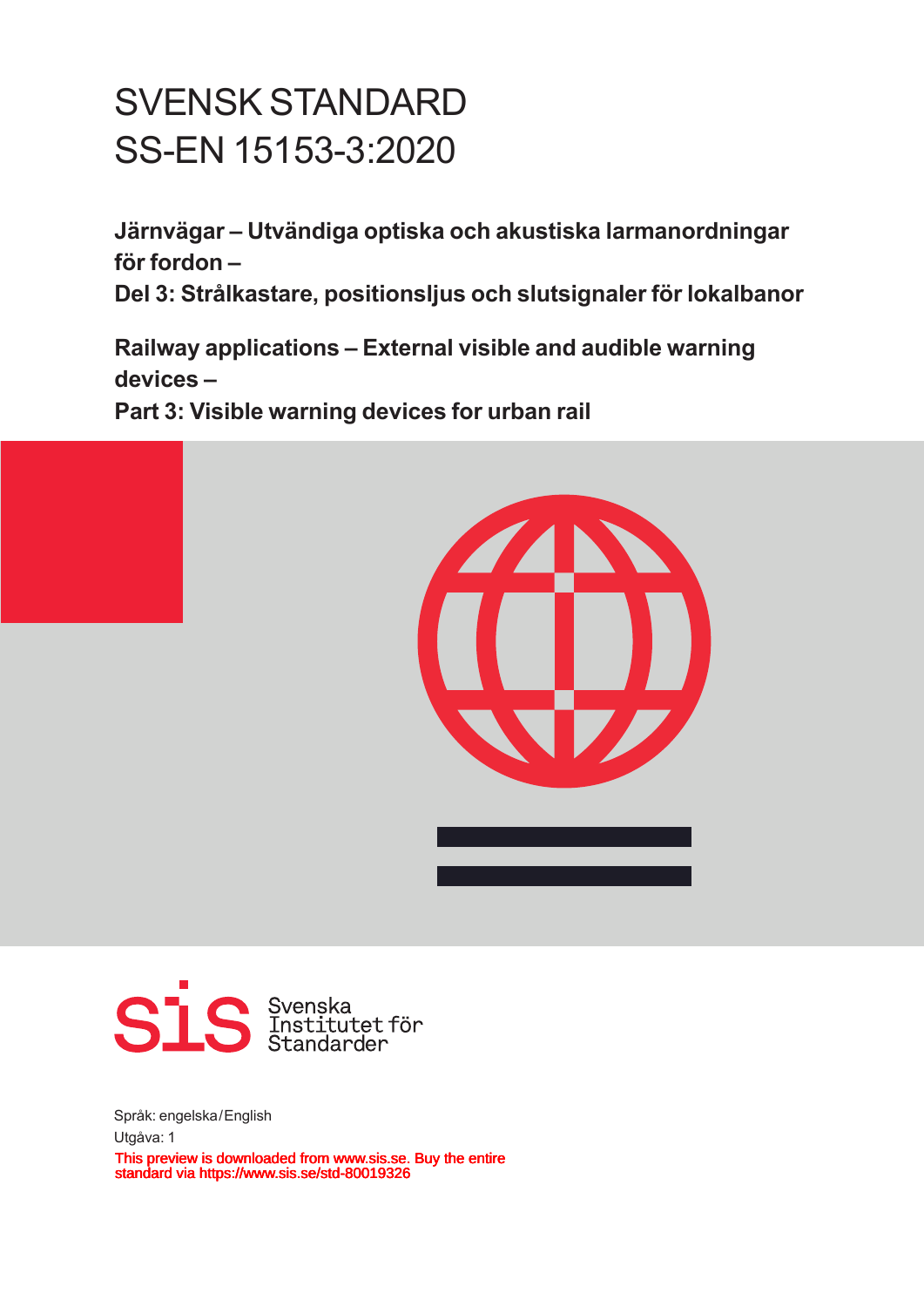

Den här standarden kan hjälpa dig att effektivisera och kvalitetssäkra ditt arbete. SIS har fler tjänster att erbjuda dig för att underlätta tillämpningen av standarder i din verksamhet.

#### **SIS Abonnemang**

Snabb och enkel åtkomst till gällande standard med SIS Abonnemang, en prenumerationstjänst genom vilken din organisation får tillgång till all världens standarder, senaste uppdateringarna och där hela din organisation kan ta del av innehållet i prenumerationen.

#### **Utbildning, event och publikationer**

Vi erbjuder även utbildningar, rådgivning och event kring våra mest sålda standarder och frågor kopplade till utveckling av standarder. Vi ger också ut handböcker som underlättar ditt arbete med att använda en specifik standard.

#### **Vill du delta i ett standardiseringsprojekt?**

Genom att delta som expert i någon av SIS 300 tekniska kommittéer inom CEN (europeisk standardisering) och / eller ISO (internationell standardisering) har du möjlighet att påverka standardiseringsarbetet i frågor som är viktiga för din organisation. Välkommen att kontakta SIS för att få veta mer!

#### **Kontakt**

Skriv till [kundservice@sis.se](mailto:kundservice%40sis.se?subject=kontakt), besök [sis.se](https://www.sis.se) eller ring 08 - 555 523 10

**© Copyright / Upphovsrätten till denna produkt tillhör Svenska institutet för standarder, Stockholm, Sverige. Upphovsrätten och användningen av denna produkt regleras i slutanvändarlicensen som återfinns på [sis.se / slutanvandarlicens](https://www.sis.se/slutanvandarlicens) och som du automatiskt blir bunden av när du använder produkten. För ordlista och förkortningar se sis.se / [ordlista.](https://www.sis.se/ordlista)**

© Copyright Svenska institutet för standarder, Stockholm, Sweden. All rights reserved. The copyright and use of this product is governed by the end-user licence agreement which you automatically will be bound to when using the product. You will find the licence at sis.se/enduserlicenseagreement.

Upplysningar om sakinnehållet i standarden lämnas av Svenska institutet för standarder, telefon 08 - 555 520 00. Standarder kan beställas hos SIS som även lämnar allmänna upplysningar om svensk och utländsk standard.

Standarden är framtagen av kommittén för Järnvägar, SIS / TK 254.

Har du synpunkter på innehållet i den här standarden, vill du delta i ett kommande revideringsarbete eller vara med och ta fram andra standarder inom området? Gå in på [www.sis.se](https://www.sis.se) - där hittar du mer information.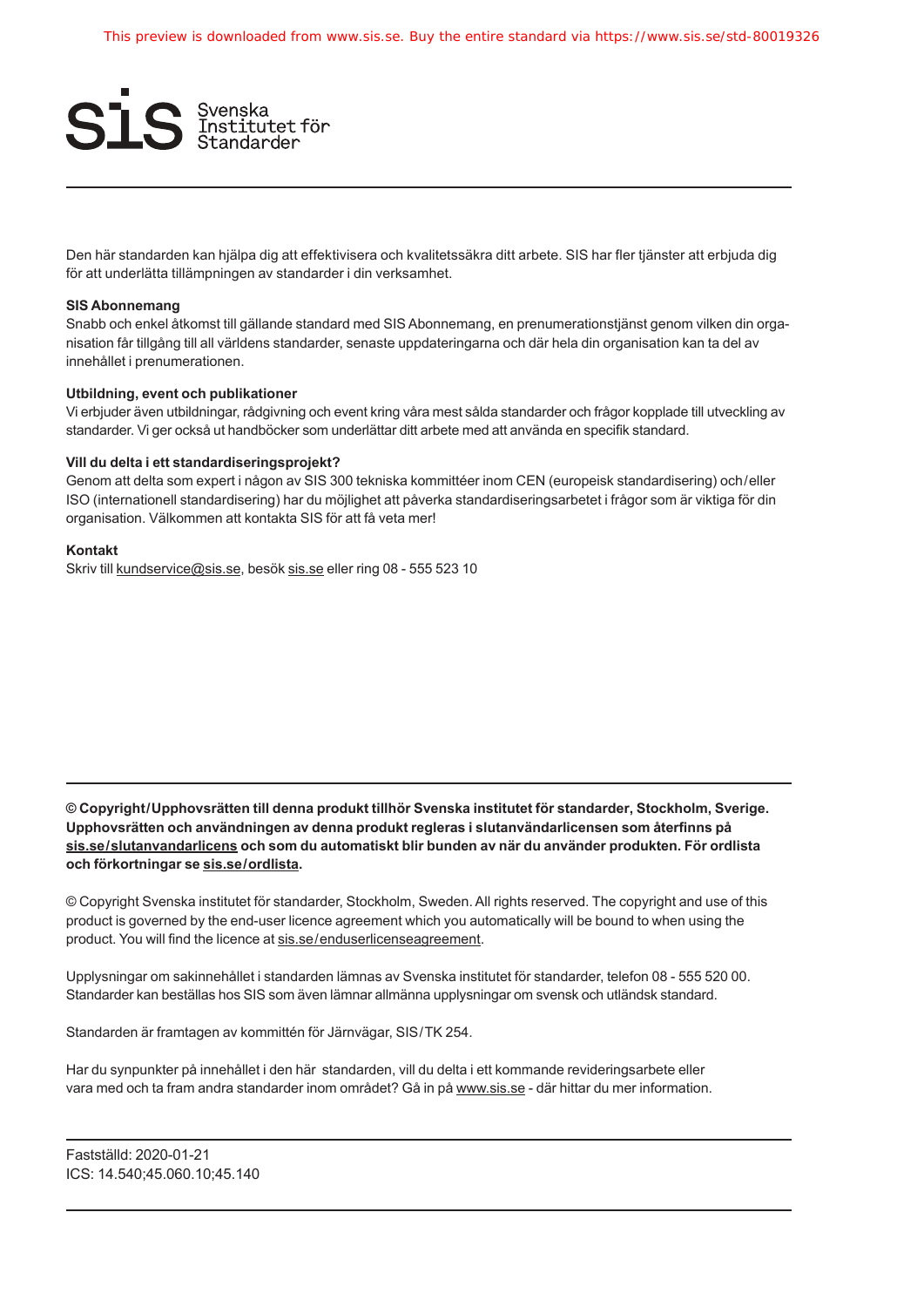This preview is downloaded from www.sis.se. Buy the entire standard via https://www.sis.se/std-80019326



Europastandarden EN 15153-3:2020 gäller som svensk standard. Detta dokument innehåller den officiella engelska versionen av EN 15153-3:2020.

The European Standard EN 15153-3:2020 has the status of a Swedish Standard. This document contains the official version of EN 15153-3:2020.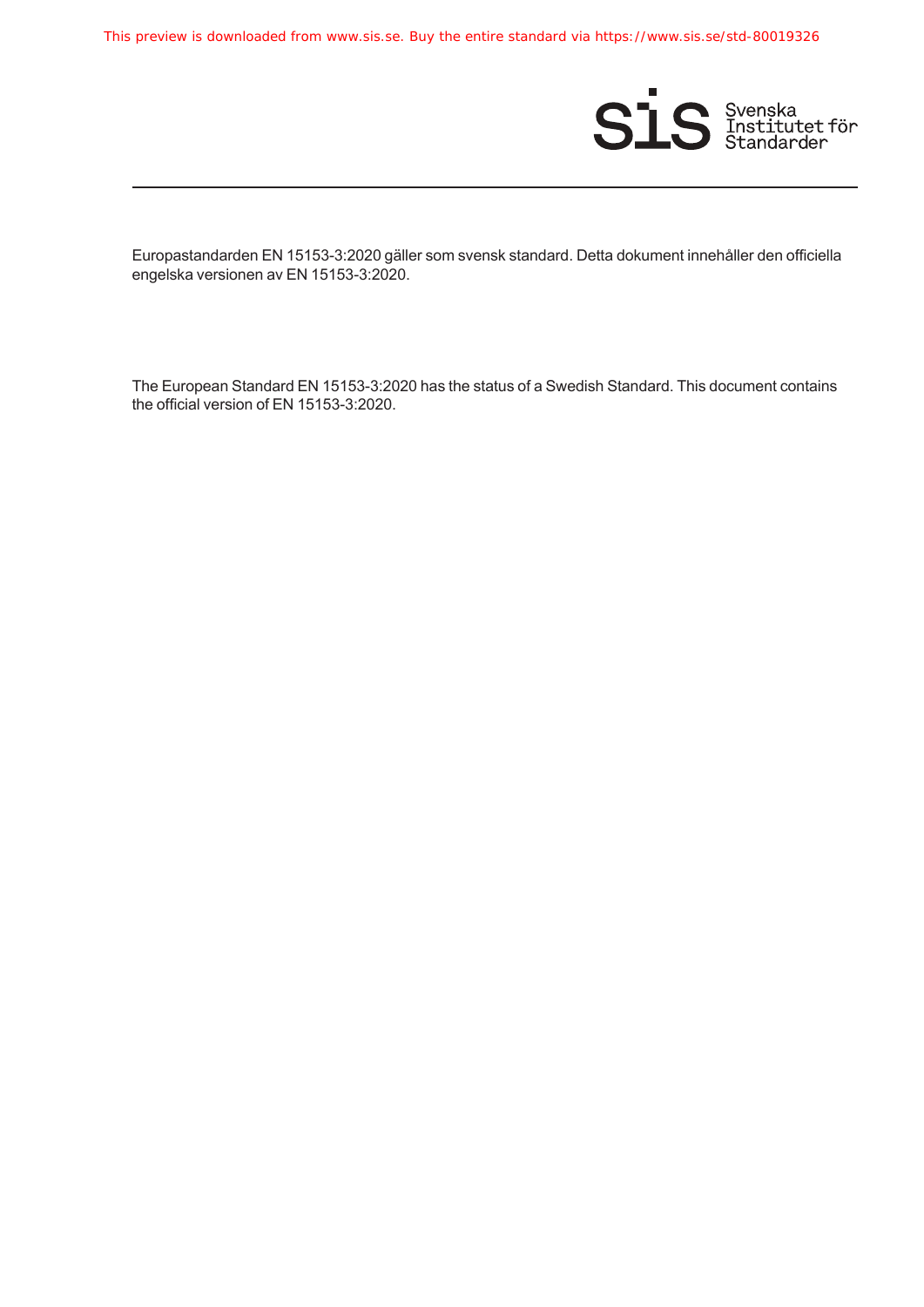This preview is downloaded from www.sis.se. Buy the entire standard via https://www.sis.se/std-80019326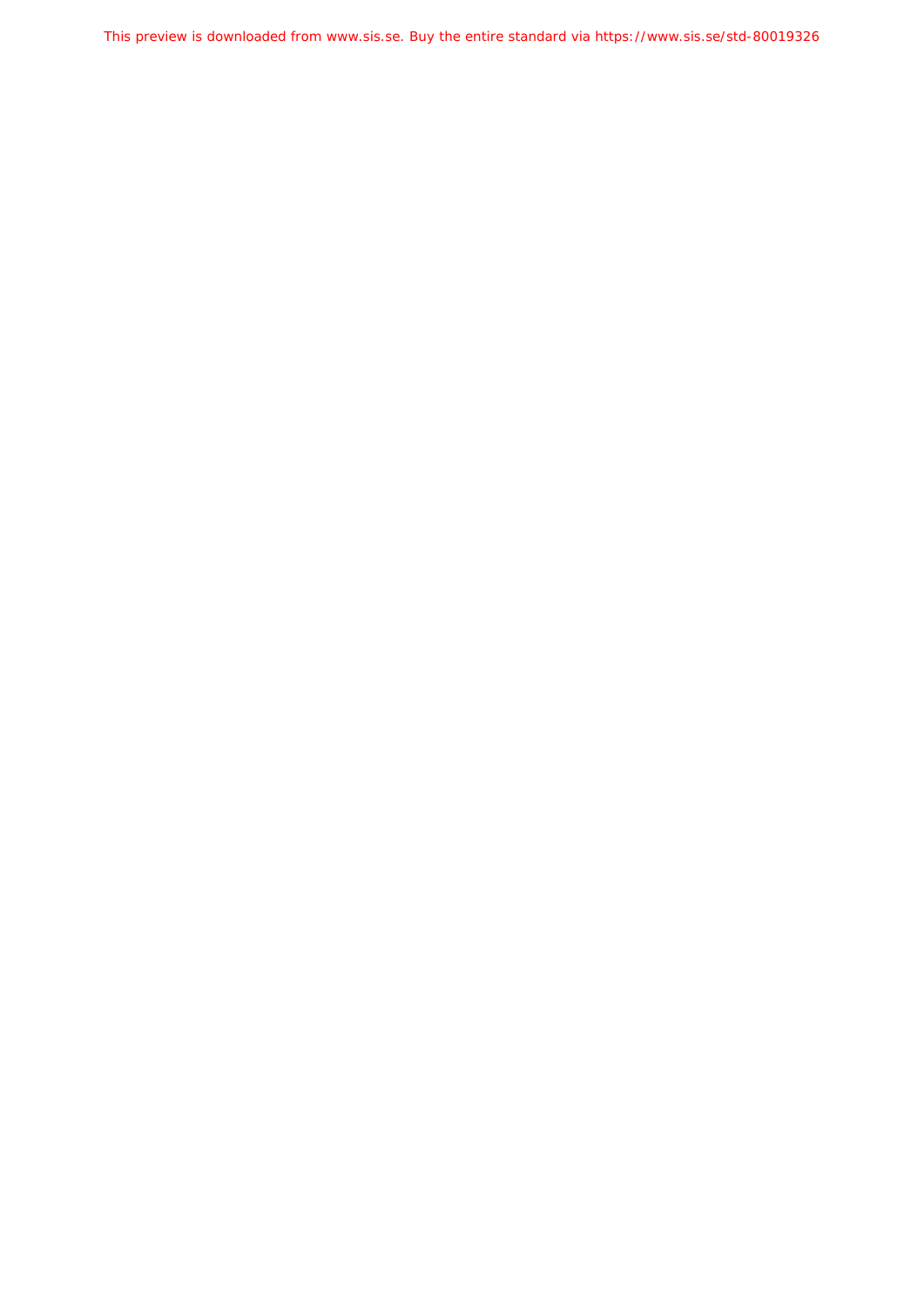# EUROPEAN STANDARD NORME EUROPÉENNE EUROPÄISCHE NORM

# **EN 15153-3**

January 2020

ICS 45.060.10; 45.140

English Version

# Railway applications - External visible and audible warning devices - Part 3: Visible warning devices for urban rail

Applications ferroviaires - Dispositifs externes d'avertissement optiques et acoustiques - Partie 3 : Dispositifs d'avertissement optiques pour le rail urbain  Bahnanwendungen - Äußere optische und akustische Warneinrichtungen - Teil 3: Optische Warneinrichtungen für städtische Schienenbahnen

This European Standard was approved by CEN on 6 October 2019.

CEN members are bound to comply with the CEN/CENELEC Internal Regulations which stipulate the conditions for giving this European Standard the status of a national standard without any alteration. Up-to-date lists and bibliographical references concerning such national standards may be obtained on application to the CEN-CENELEC Management Centre or to any CEN member.

This European Standard exists in three official versions (English, French, German). A version in any other language made by translation under the responsibility of a CEN member into its own language and notified to the CEN-CENELEC Management Centre has the same status as the official versions.

CEN members are the national standards bodies of Austria, Belgium, Bulgaria, Croatia, Cyprus, Czech Republic, Denmark, Estonia, Finland, France, Germany, Greece, Hungary, Iceland, Ireland, Italy, Latvia, Lithuania, Luxembourg, Malta, Netherlands, Norway, Poland, Portugal, Republic of North Macedonia, Romania, Serbia, Slovakia, Slovenia, Spain, Sweden, Switzerland, Turkey and United Kingdom.



EUROPEAN COMMITTEE FOR STANDARDIZATION COMITÉ EUROPÉEN DE NORMALISATION EUROPÄISCHES KOMITEE FÜR NORMUNG

**CEN-CENELEC Management Centre: Rue de la Science 23, B-1040 Brussels** 

Ref. No. EN 15153-3:2020 E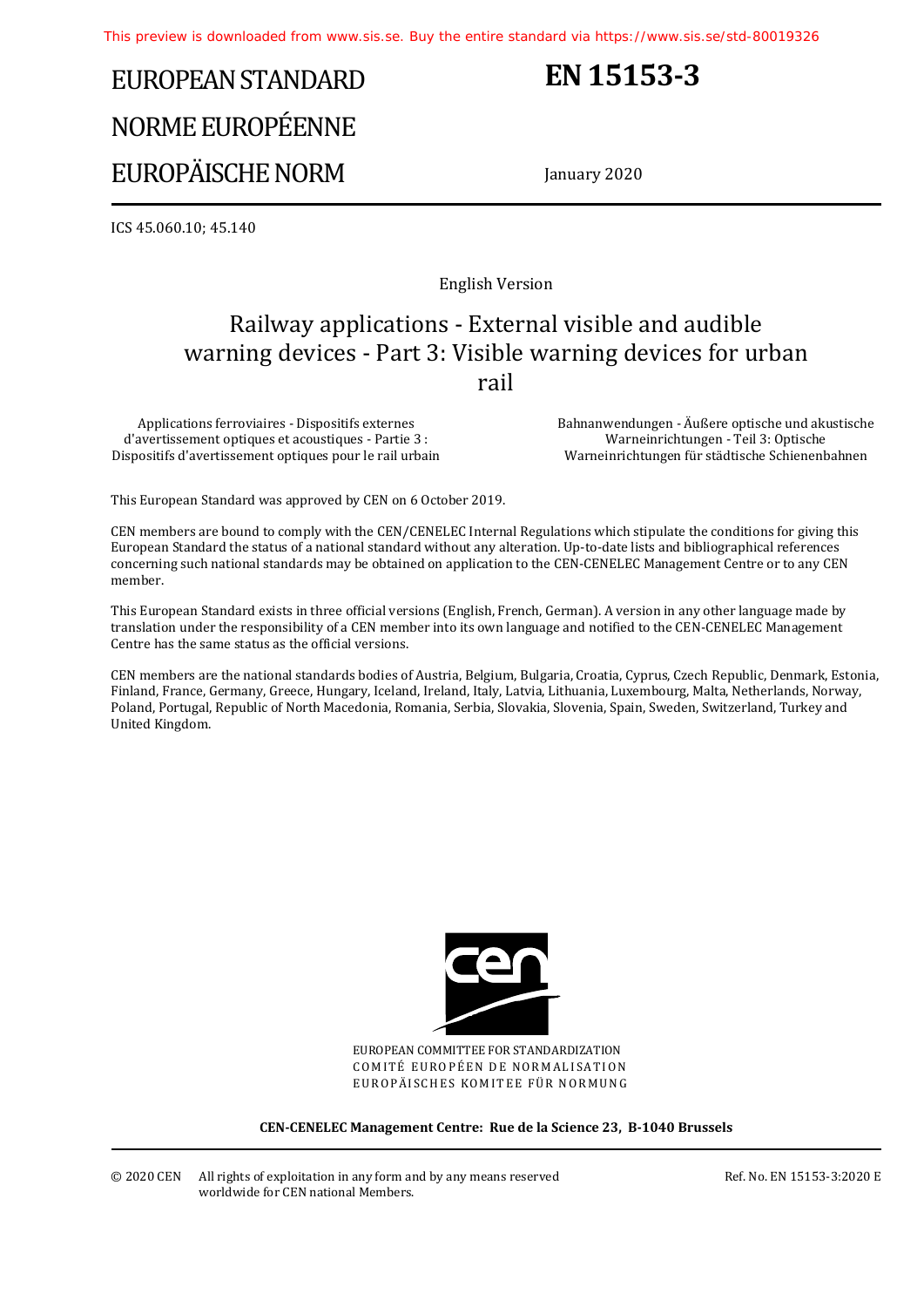# **Contents**

| 1                                                                                |  |  |
|----------------------------------------------------------------------------------|--|--|
| $\mathbf{2}$                                                                     |  |  |
| 3                                                                                |  |  |
| $\overline{\mathbf{4}}$                                                          |  |  |
| $\overline{5}$                                                                   |  |  |
| 5.1                                                                              |  |  |
| 5.2                                                                              |  |  |
| 5.3                                                                              |  |  |
| 5.4                                                                              |  |  |
| 5.5                                                                              |  |  |
| 6                                                                                |  |  |
| 6.1                                                                              |  |  |
| 6.2                                                                              |  |  |
| Annex A (normative) Information and requirements to be agreed and documented  21 |  |  |
|                                                                                  |  |  |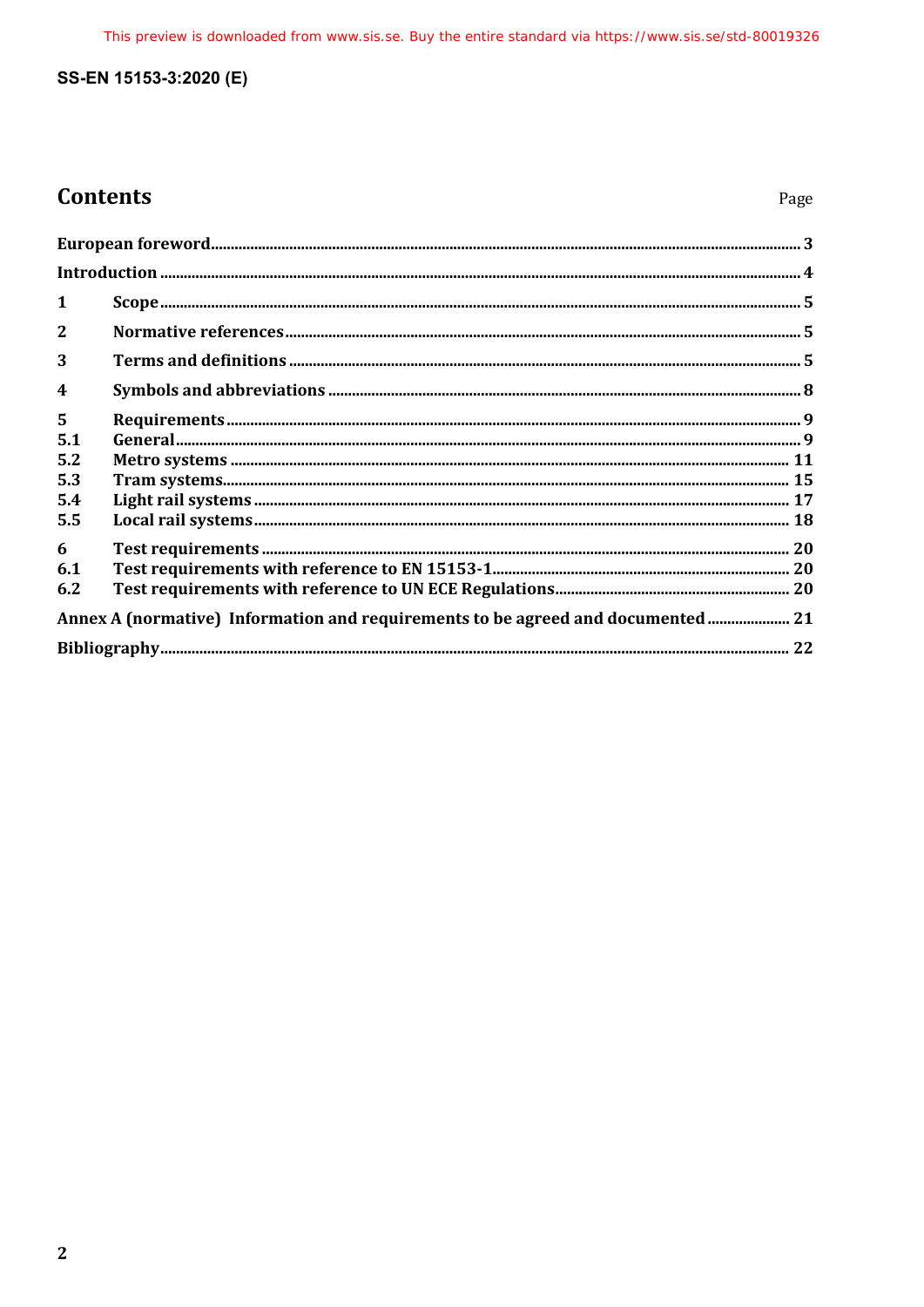# <span id="page-6-0"></span>**European foreword**

This document (EN 15153-3:2020) has been prepared by Technical Committee CEN/TC 256 "Railway applications", the secretariat of which is held by DIN.

This European Standard shall be given the status of a national standard, either by publication of an identical text or by endorsement, at the latest by July 2020, and conflicting national standards shall be withdrawn at the latest by July 2020.

Attention is drawn to the possibility that some of the elements of this document may be the subject of patent rights. CEN shall not be held responsible for identifying any or all such patent rights.

This series of documents *Railway applications — External visible and audible warning devices* consists of the following parts:

- *—* Part 1*: Head, marker and tail lamps for heavy rail;*
- *—* Part 2*: Warning horns for heavy rail;*
- *—* Part 3*: Visible warning devices for urban rail* (this document)*;*
- *—* Part 4*: Audible warning devices for urban rail.*

According to the CEN-CENELEC Internal Regulations, the national standards organisations of the following countries are bound to implement this European Standard: Austria, Belgium, Bulgaria, Croatia, Cyprus, Czech Republic, Denmark, Estonia, Finland, France, Germany, Greece, Hungary, Iceland, Ireland, Italy, Latvia, Lithuania, Luxembourg, Malta, Netherlands, Norway, Poland, Portugal, Republic of North Macedonia, Romania, Serbia, Slovakia, Slovenia, Spain, Sweden, Switzerland, Turkey and the United Kingdom.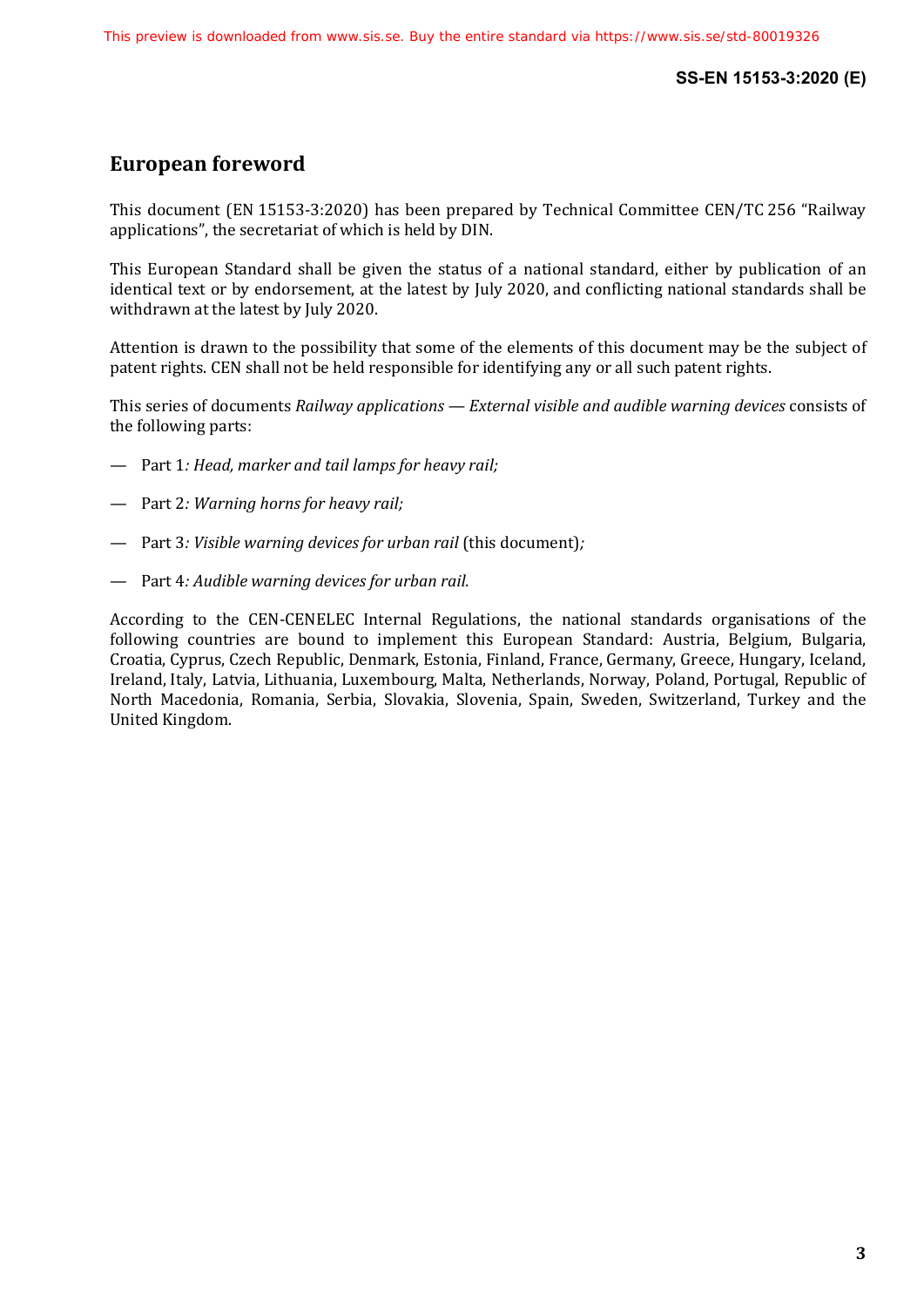# <span id="page-7-0"></span>**Introduction**

This document sets out the requirements for external visible warning devices for urban rail vehicles, as defined in the CEN-CENELEC Guide 26.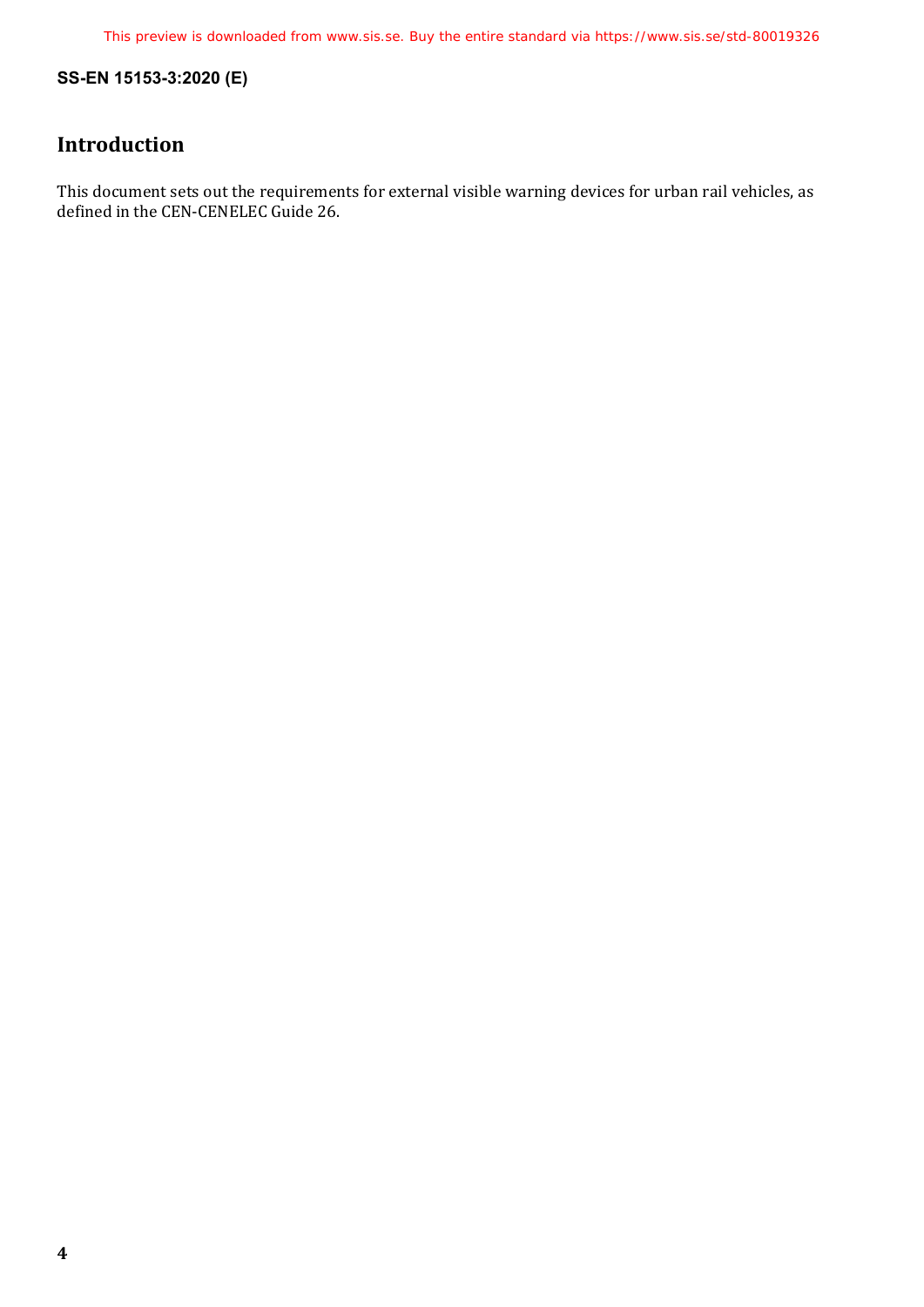# <span id="page-8-0"></span>**1 Scope**

This document defines the functional and technical requirements for exterior visible warning devices for urban rail vehicles as defined in the CEN-CENELEC Guide 26, i.e. metro systems, trams, light rail, and local rail systems.

This document also defines the requirements for testing and conformity assessment.

NOTE The requirements for exterior visible warning devices for heavy rail vehicles are found in EN 15153–1.

# <span id="page-8-1"></span>**2 Normative references**

The following documents are referred to in the text in such a way that some or all of their content constitutes requirements of this document. For dated references, only the edition cited applies. For undated references, the latest edition of the referenced document (including any amendments) applies.

EN 15153-1:2020, *Railway applications — External visible and audible warning devices – Part 1: Head, marker and tail lamps for heavy rail*

# <span id="page-8-2"></span>**3 Terms and definitions**

For the purposes of this document, the following terms and definitions apply.

ISO and IEC maintain terminological databases for use in standardization at the following addresses:

• IEC Electropedia: available at <http://www.electropedia.org/>

• ISO Online browsing platform: available at <https://www.iso.org/obp>

# **3.1**

# **urban guided transport (UGT) systems**

system covering metro, tram and light rail, and defined as public transport systems permanently guided at least by one rail, intended for the operation of local, urban and suburban passenger services with self-propelled vehicles and operated either segregated or not from general road and pedestrian traffic

Note 1 to entry: Adapted from CEN-CENELEC Guide 26.

# **3.2**

# **metro system**

UGT system operated on its own right of way and segregated from general road and pedestrian traffic; consequently designed for operations in tunnels, viaducts or on surface level but with physical separation in such a way that inadvertent access is not possible

Note 1 to entry: In different parts of the world, Metro systems are also known as the underground, the subway or the tube. Rail systems with specific construction issues operating on a segregated guideway (e.g. monorail, rack railways) are also treated as Metros as long as they are designated as part of the urban public transport network.

Note 2 to entry: Adapted from CEN-CENELEC Guide 26.

# **3.3**

# **tram**

UGT system not segregated from general road and pedestrian traffic, which shares its right of way with general road and/or pedestrian traffic and is therefore embedded in its relevant national road traffic legislation (highway codes and specific adaptations)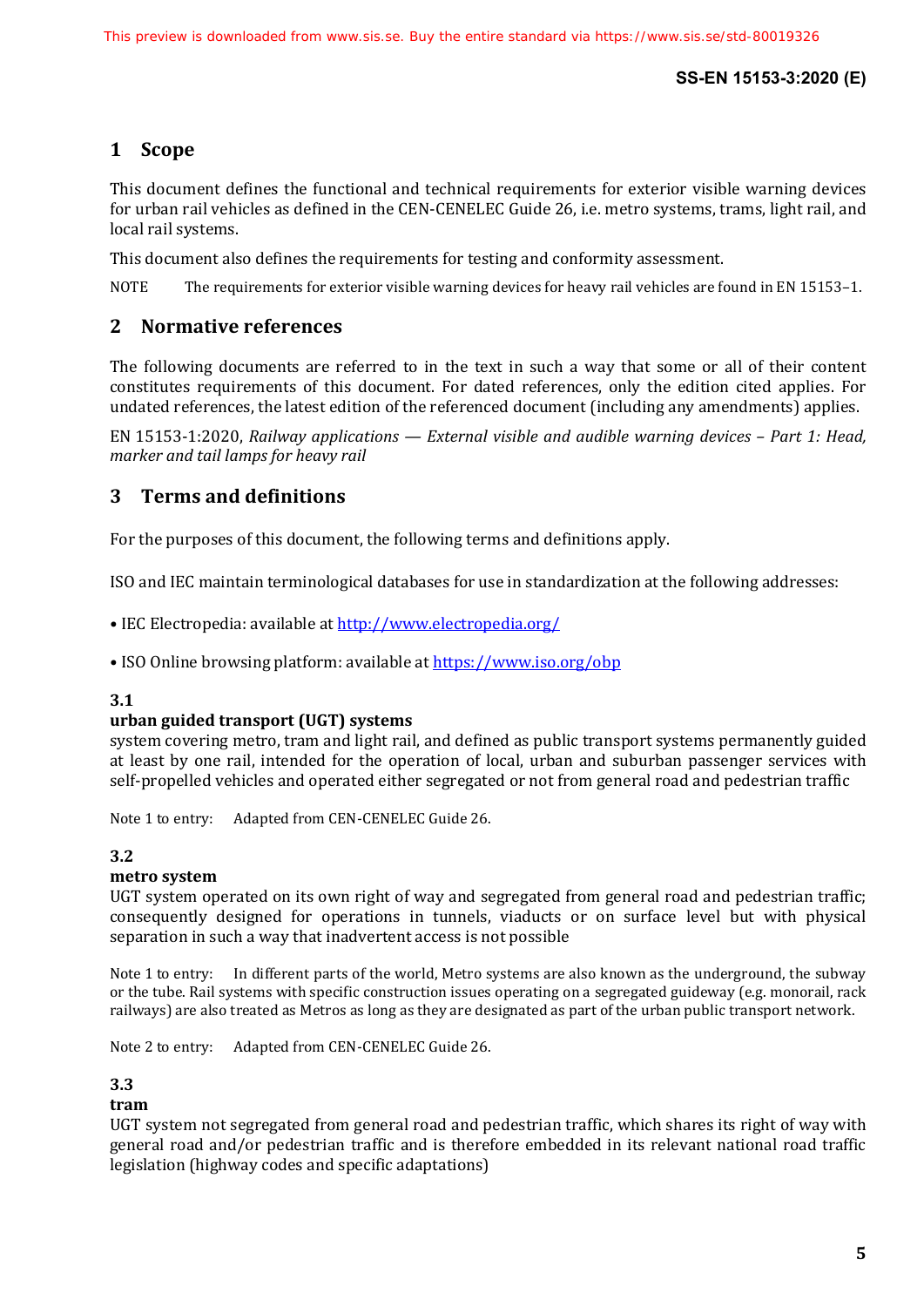Note 1 to entry: Adapted from CEN-CENELEC Guide 26.

# **3.4**

# **light rail**

UGT system operated on parts of the system not segregated from general road and pedestrian traffic, and on parts of the system with segregated right-of-way. The segregation may include some sections of line where inadvertent access is not possible

Note 1 to entry: Adapted from CEN-CENELEC Guide 26.

# **3.5**

# **local rail system**

system connecting city centres with their suburban hinterland or regional local centres, operated on rights of way, which are basically segregated from general road and/or pedestrian traffic and/or which can be declared by law as independent from the public environment, even if they are not segregated by location, form of construction or appropriate measures

Note 1 to entry: Local rail systems, by national decision complying with Article 1.3 (a) or (b) of Directive 2008/57/EC, may be excluded from the European Community Rail System.

Note 2 to entry: For historical reasons local rail systems may be strongly influenced by conventional railway parameters and their operations procedures.

Note 3 to entry: Adapted from CEN-CENELEC Guide 26.

# **3.6**

### **tram/train**

vehicle designed for combined use on both a light-rail infrastructure and a heavy-rail infrastructure

[SOURCE: DIRECTIVE (EU) 2016/797, Article 2, §18, modified – "tram-train means a", at the start of the definition, deleted.]

#### **3.7**

#### **vehicle**

the complete assembly of one or more cars

#### **3.8**

#### **tramcar**

one car of a tram

# **3.9**

#### **head lamp**

device fitted to the front of the vehicle that emits white light, intended to provide visual warning of an approaching vehicle, and/or to illuminate the area immediately in front of the vehicle

[SOURCE: EN 15153–1:2020, 3.2, modified – "train" replaced by "vehicle", "line and lineside", at the end of the definition, replaced by "area immediately in front of the vehicle".]

# **3.10**

#### **daytime running lamp**

lamp facing in a forward direction used to make the vehicle more easily visible when driving during daytime

[SOURCE: UN ECE Regulation 87]